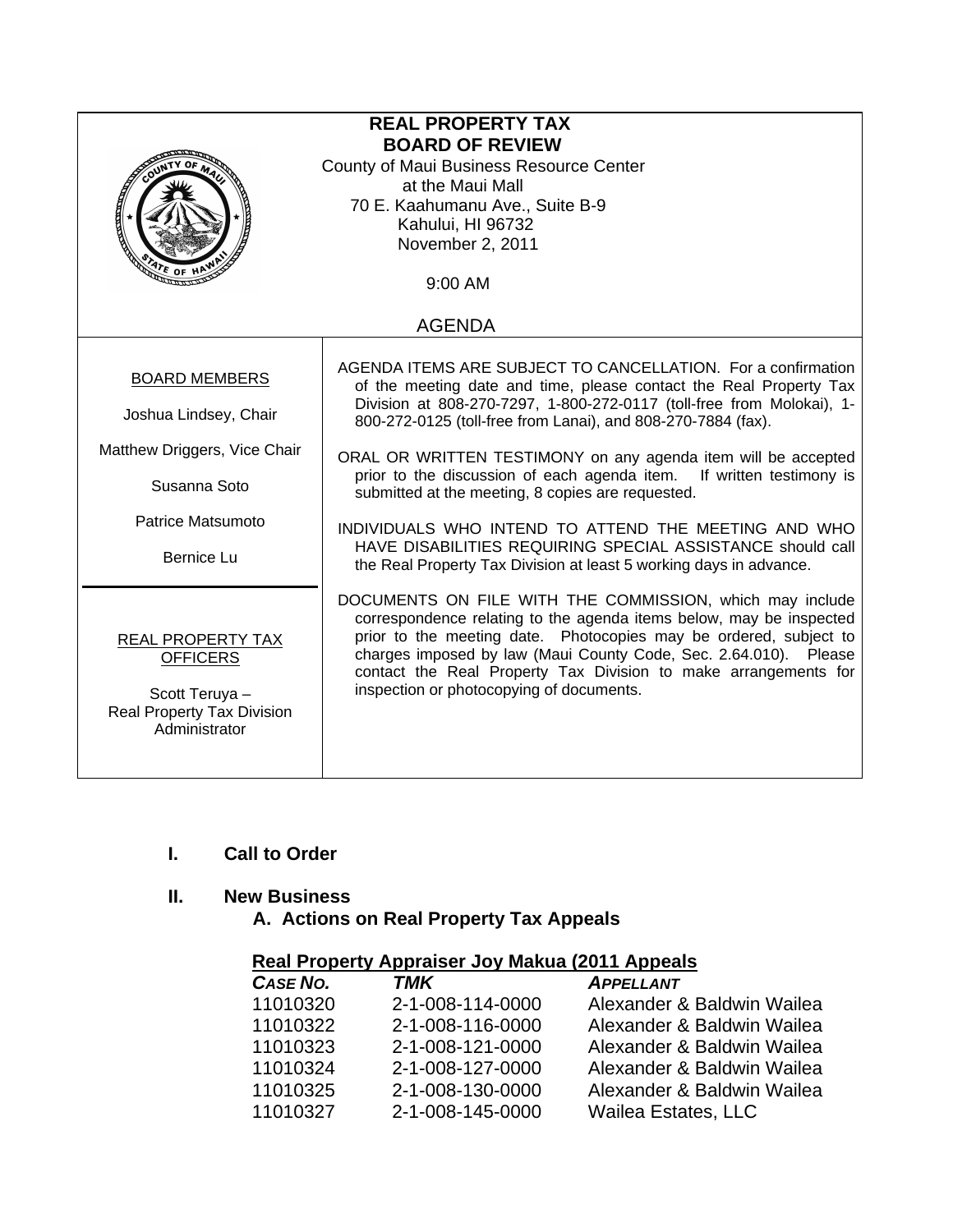| Real Property Appraiser Lewis Dela Cruz (2011 Appeal)               |                                                                 |                                 |  |  |  |
|---------------------------------------------------------------------|-----------------------------------------------------------------|---------------------------------|--|--|--|
| <b>CASE NO.</b>                                                     | <b>TMK</b>                                                      | <b>APPELLANT</b>                |  |  |  |
| 11010244                                                            | 3-9-004-081-0088                                                | <b>John Toussaint</b>           |  |  |  |
|                                                                     | <u><b>Real Property Appraiser Scott Wells (2009 Appeal)</b></u> |                                 |  |  |  |
| <b>CASE NO.</b>                                                     | <b>TMK</b>                                                      | <b>APPELLANT</b>                |  |  |  |
| 09003314                                                            | 2-4-013-075-0002                                                | Piiholo Pines, LLC              |  |  |  |
|                                                                     | Real Property Appraiser Joshua Poouahi (2011 Appeal)            |                                 |  |  |  |
| <b>CASE NO.</b>                                                     | TMK                                                             | <b>APPELLANT</b>                |  |  |  |
| 11010238                                                            | 3-9-050-094-0000                                                | Richard B. Howard               |  |  |  |
| <u>Real Property Appraiser Wes Yoshioka (Multiple Years cont'd)</u> |                                                                 |                                 |  |  |  |
| CASE NO.                                                            | <b>TMK</b>                                                      | APPELLANT                       |  |  |  |
| 07000575                                                            | 4-6-010-002-0050                                                | Arnold O. Kaufman               |  |  |  |
| 09004952                                                            | 4-3-005-064-0000                                                | <b>Matthew Imhoff</b>           |  |  |  |
| 09002745                                                            | 4-3-006-013-0012                                                | Palmer/Glasser                  |  |  |  |
| 09005971                                                            | 4-3-010-004-0074                                                | Janet Hoch                      |  |  |  |
| 09003239                                                            | 4-3-010-004-0100                                                | Corner of Paradise, LLC         |  |  |  |
| 09006223                                                            | 4-3-010-007-0069                                                | <b>Eddie Essy</b>               |  |  |  |
| 10007526                                                            | 4-4-006-034-0011                                                | Masters-80, LLC                 |  |  |  |
| 10007514                                                            | 4-4-006-052-0022                                                | David/Laura Merage              |  |  |  |
| 10007561                                                            | 4-4-006-052-0024                                                | David/Laura Merage              |  |  |  |
| 10007562                                                            | 4-6-008-012-0000                                                | Diamond Family Investments, LLC |  |  |  |
| 11010359                                                            | 4-6-008-002-0000                                                | McDougall Properties I, LLC     |  |  |  |
| 11010640                                                            | 4-6-008-003-0000                                                | Liela Nitta, et al              |  |  |  |
| 11010188                                                            | 4-6-008-025-0000                                                | Colleen Y. Rohozisnki           |  |  |  |
| 11010247                                                            | 4-6-009-001-0000                                                | The Landing Partners            |  |  |  |
| 11010249                                                            | 4-6-009-002-0000                                                | The Landing Partners            |  |  |  |
| 11010362                                                            | 4-6-009-007-0000                                                | Loko Maui, LLC                  |  |  |  |
| 11010341                                                            | 4-6-009-008-0000                                                | Christopher K. Crabb            |  |  |  |
| 11010357                                                            | 4-6-009-010-0000                                                | <b>SF-18, Inc.</b>              |  |  |  |
| 11010214                                                            | 4-6-009-011-0000                                                | Harry/Jeanette Weinberg         |  |  |  |
| 11010355                                                            | 4-6-009-057-0000                                                | Koa Aina Ventures, LTD          |  |  |  |
|                                                                     | Real Property Appraiser Grant Nakama (Multiple Years)           |                                 |  |  |  |
| CASE NO.                                                            | TMK                                                             | <b>APPELLANT</b>                |  |  |  |
| 10007325                                                            | 4-5-008-004-0000                                                | Giampaolo Boschetti             |  |  |  |
| 10007682                                                            | 3-9-004-004-0367                                                | <b>Stenbray Limited</b>         |  |  |  |
| 11010257                                                            | 2-1-007-095-0013                                                | <b>EPC Holdings</b>             |  |  |  |
| 11010627                                                            | 3-8-014-024-0040                                                | Norman Martin Johnson           |  |  |  |
| 11010661                                                            | 2-5-005-018-0001                                                | Paia 2020, LLC                  |  |  |  |
|                                                                     |                                                                 |                                 |  |  |  |